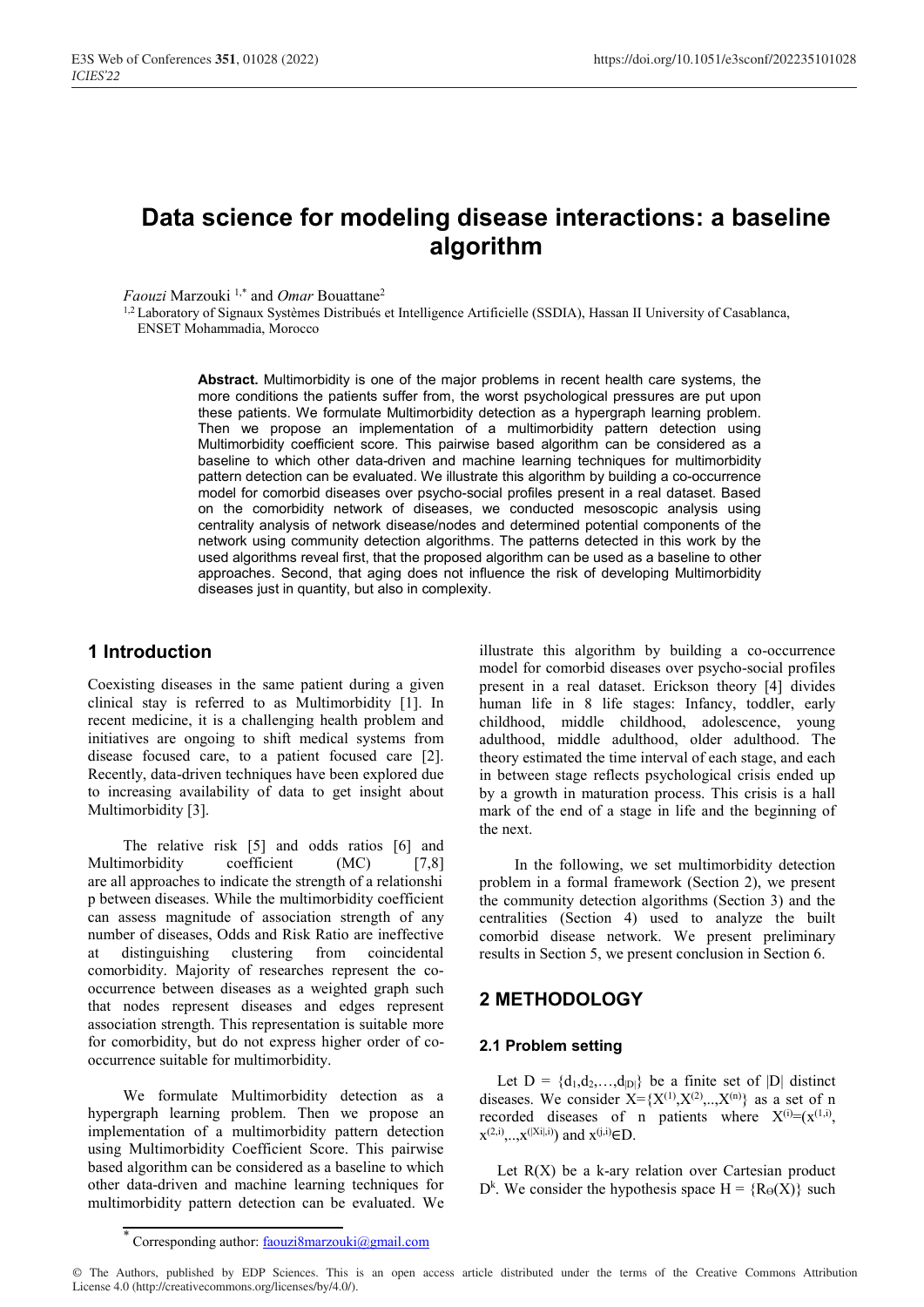that  $\Theta$  encode the parameters related to the used model, for example threshold in pairwise methods, degrees of polynomial regression, number of axes in Principle component analysis [9], [10]. We define in this work the multimorbidity pattern detection as the research of  $R_{\Theta}(X) \in H$  that best fit the data. The k-ary relation  $R(X)$ can be represented by a hypergraph  $G=(V,H)$  such that V=D and H is an element of the power set of D. In an ordinary graph, the edge connects exactly two nodes (which correspond to a comorbidity disease network). A hyper graph can join arbitrary number of nodes, thus it has more expressiveness of diseases association than ordinary graphs to represent Multimorbidity Diseases Network.

If  $d_i$  is represented by a binary random variable such that the probability  $p(d_i)$  is defined as the probability of occurrence of the disease  $d_i \in D$ . We consider  $d_1, d_2, \ldots, d_n$  as positively comorbid diseases, if we have  $p(d_1, d_2, \ldots, d_n) > p(d_1) \cdot P(d_2) \ldots \cdot p(d_n)$  i.e. the

diseases occur more likely in the same time than what would be expected by chance only [11].

If  $p(d_1, d_2, ..., d_n) = p(d_1) \cdot p(d_2) \dots p(d_n)$  we consider that these conditions are randomly cooccurencing. The final case  $p(d_1, d_2, \ldots, d_n)$  <  $p(d_1)$ .  $p(d_2)$ . ... .  $p(d_n)$  refers to a protective comorbidity [12]. The magnitude of association between diseases is measured by Multimorbidity Coefficients (MC). It is the observed rate of occurrence of diseases divided by the rate that is expected under the assumption that there is no association between disorders. The algorithm calculates MC score for every combination of diseases and draws a hyper-edge for every hyper-edge with significantly MC score more than 1. See figure 1. Finally, Multiple testing corrections (e.g. Bonferroni adjustment) can be used to adjust p-values measured using multiple tests in order correct for false positives inflation.



**Fig. 1** Steps of the proposed MC-Algorithm: firstly, the algorithm computes MC score for all combinations of k distinct diseases. Secondly, the algorithm detects significant non-random associations of the current combination. Thirdly, it merges the Multimorbidities detected into one single hypergraph with vertices V and hyperedges E. In this illustration  $V = \{d_1, d_2, d_3, d_4, d_5, d_7, d_9\}$  and  $E = \{e_1, e_2, e_3\} = \{\{d_1, d_2, d_3\}; \{d_1, d_2\}; \{d_3, d_5, d_7, d_9\}\}\$ 

#### **2.2 Data**

Our work was applied to a hospital inpatients diagnosis dataset, published by the national health service

authorities in Madrid. The data contain 78 451 patients (34639 males, and 43812 females). The diseases are encoded in ICD10 (12763 unique ICD10 code).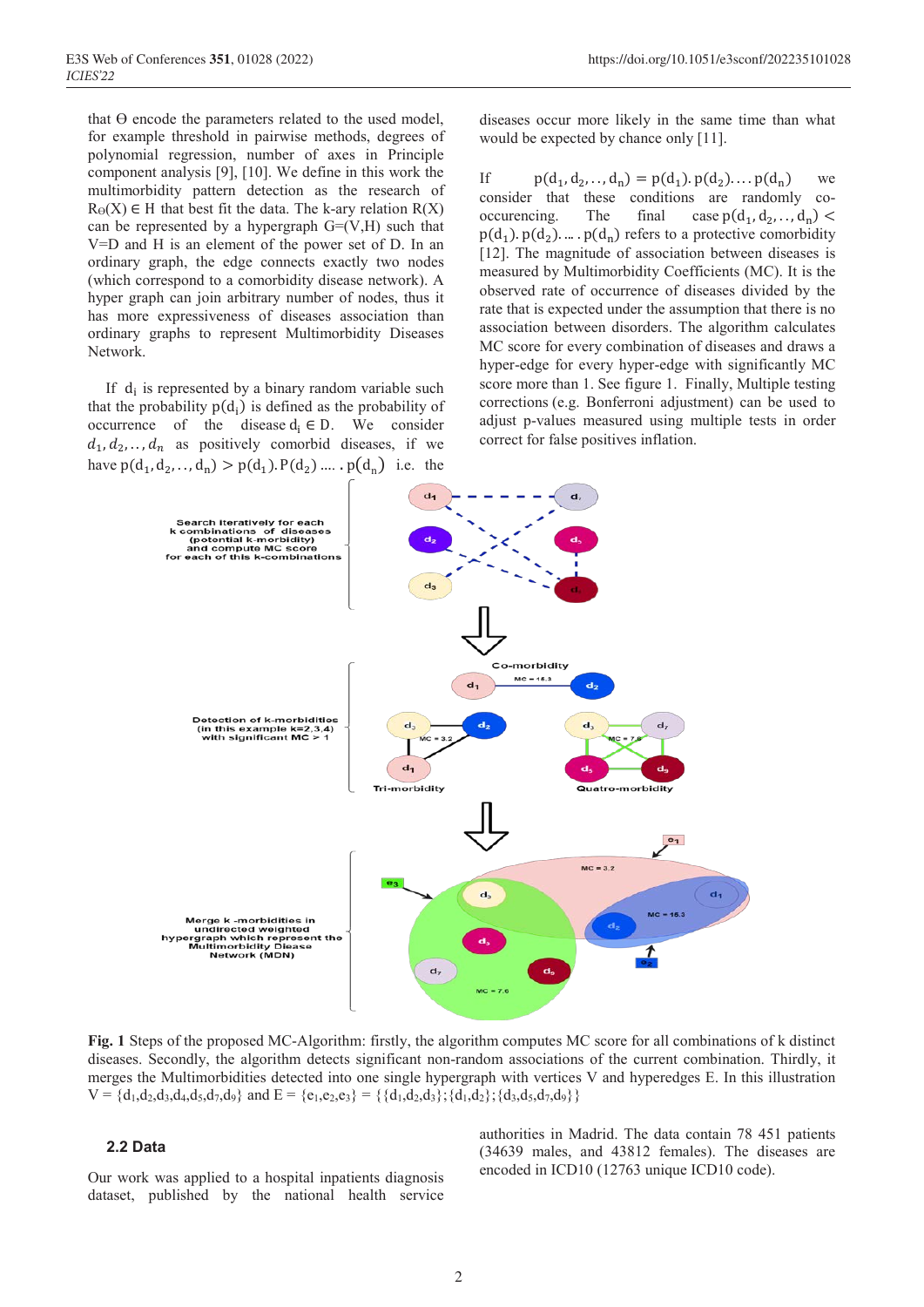#### **2.4 Mesoscopic analysis of the Comorbidity Disease Network**

We applied the special case of MC-algorithm on real medical data to extract Comorbidity Disease Network, and then we analyzed the obtained Network using centrality and community analysis. A community is formed by the subset of diseases that interact more than the other subsets in the network. Community detection can reveal important topological properties such as group of nodes which have strong interconnections from the rest of the network, and may potentially represent a latent common cause. In this work, community detection consists in revealing potential hidden multimorbid groups diseases. We compared in this work the following four well-known community detection algorithms: algorithm of Girvan and Newman [13], Label Propagation [14], Louvain Algorithm [15], Walktrap Algorithm [16]. We compared these algorithms based on modularity measure  $Q$  ( $0 \le Q \le 1$ ) which is defined as the number of edges within the community divided by the expected number in a random graph with the same distribution of degrees.  $Q = 0$ indicates the current group of nodes is what would be expected if edges were assigned randomly.  $Q = 1$ indicates a perfect community of nodes.

# **3 Preliminary results and discussion**

We applied MC-algorithm to extract Comorbidity Disease Graph (CDG) for males (represented by an ordinary graph). Figures 2 and 3 show the CDG for males across life stages (according to Erickson theory). A detected edge in the CDG indicates that there is significant score MC between the two diseases (we set the significance level  $\leq$  0.01). The figure shows increasing amount of diseases/nodes and density of edges/associations as age increases (while in older males graph there are 447 diseases and 1468 significant association, early infancy stage has 7 diseases and 4 significant associations).

We found that females have average of communities more than males with good scores of Modularity score (around 0.78-0.90), which indicate a modular topology of CDN. The Increasing numbers of communities reveals additional layers of multimorbidity

burden. For instance, the node I08.1 (Rheumatic disorders of mitral and tricuspid in the same time) cooccurs 15.07 times with the node I27.2 (other secondary pulmonary diseases), more than what would be expected by chance only.

The MC-Algorithm can be considered as a baseline to which other data driven and machine learning can be compared to. For example, in figure 5, we applied Bayesian network learning structure and Markov random field network estimation and to data of males aged more than 65 years. They reveal comparable structural patterns of CDN as MC-Algorithm. Except the I27 – I35.0 edge dependence detected by Bayesian network, the rest of the skeleton is the same outputted skeleton (the same independence map).

These three algorithms were applied to the following valvular heart related diseases for males more than 65 years: Non-rheumatic mitral and tricuspid and aortic (valve) insufficiency (coded respectively in ICD10 as I34.0 and I36.1 and I35.1). Non-rheumatic aortic (valve) stenosis (I35.0). Rheumatic tricuspid insufficiency (I07.1). Rheumatic disorders of mitral and tricuspid valves (I08.1). Combined rheumatic disorders of tricuspid, mitral and aortic valves (I08.3). Other pulmonary hypertension (I27.2). Other ill-defined heart diseases (I51.89).

# **4 Conclusion and perspectives**

In this work, we represented Multimorbidity pattern Detection as a hypergraph learning problem. We proposed an implementation of a multimorbidity pattern detection using Multimorbidity Coefficient Score. We applied this algorithm to real medical data in order to build a co-occurrence model for comorbid diseases over psycho-social profiles according to Erickson theory. Based on the outputted network of multimorbidity of diseases, we analyzed the Comorbidity Disease Network using centrality and community detection algorithms. The analysis reveals that aging does not influence the risk of developing Multimorbidity diseases just in quantity, but also in complexity.



**Fig. 2.** From infancy stage (left) to adolescence (right).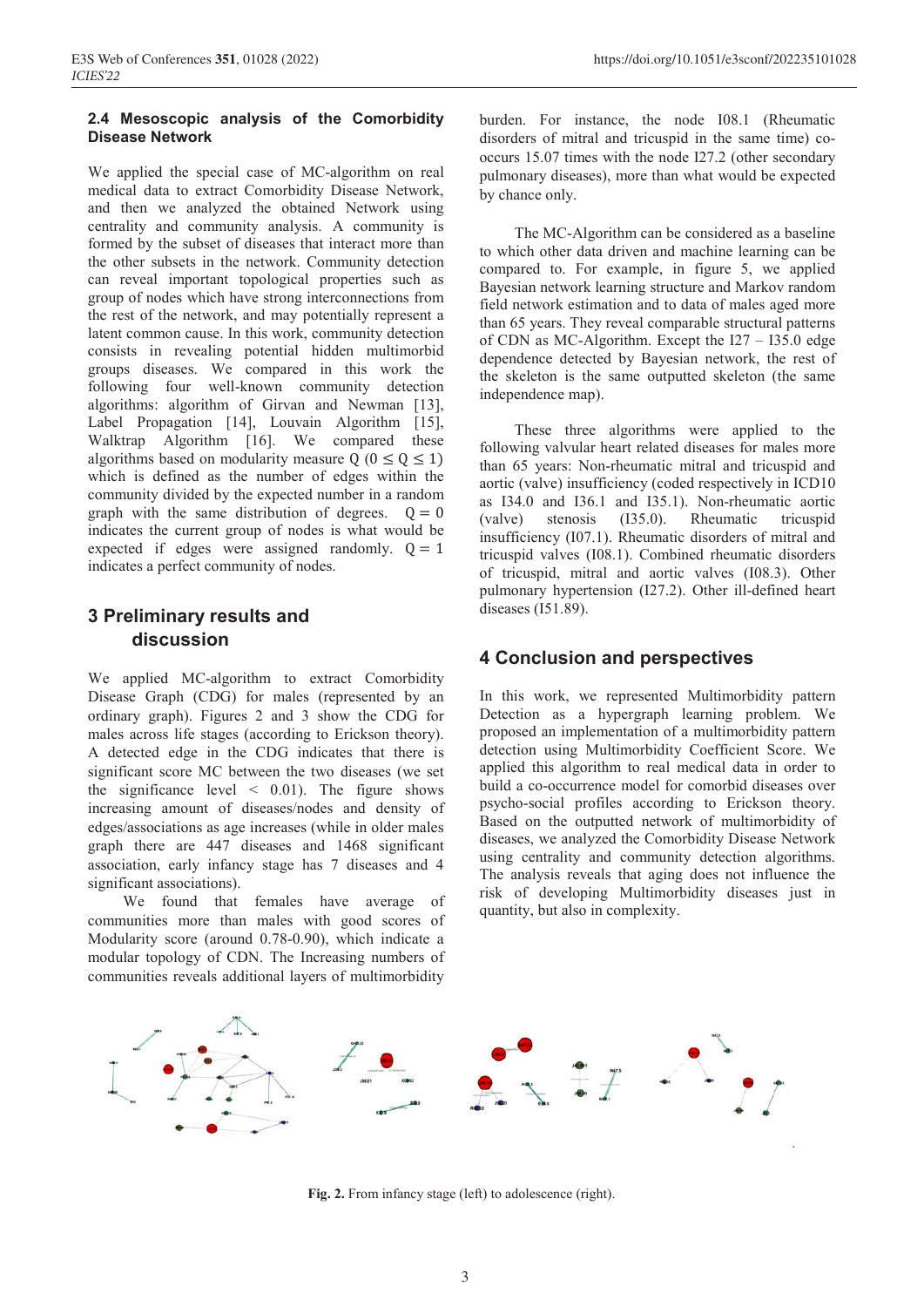

**Fig. 3.** From young adulthood (left) stage to older adulthood stage (right).



**Fig. 4.** Communities number detected by the algorithms. Data of application were for older adulthood (more than 65 years).



**Fig. 5** Some Machine learning algorithm performance compared with MC-Algorithm. Each present edge indicates a significant detected comorbidity. An absent edge reflects non-association detection between two diseases/nodes. In the right, Bayesian network skeleton learnt from data using Hill Climbing algorithm. In the center a Markov Random field approaches using Ising Model. In the left the outputted CDN of the proposed MC-Algorithm for older adulthood (> 65 years). Note that in the Bayesian network all the edges are put in the same score which reflects in the same thickness of edge weights (we are interested in its skeleton).

#### **References**

- 1. A. R. Feinstein, "The pre-therapeutic classification of co-morbidity in chronic disease," J. Chronic Dis., vol. **23**, no. 7, pp. 455–468
- 2. M. Rijken et al., How to improve care for people with multimorbidity in Europe? European Observatory on Health Systems and Policies, [2017]. Available on:

http://www.ncbi.nlm.nih.gov/books/NBK464548. Last accessed 12 aout 2021

- 3. R. Pastorino et al., " Benefits and challenges of Big Data in healthcare: an overview of the European initiatives ", Eur. J. Public Health, vol. **29**, no Supplement\_3, p. 23‑27
- 4. G. A. Orenstein et L. Lewis, "Eriksons Stages of Psychosocial Development ", in StatPearls, Treasure Island (FL): StatPearls Publishing, [2021].

Corresponding author: faouzi8marzouki@gmail.com